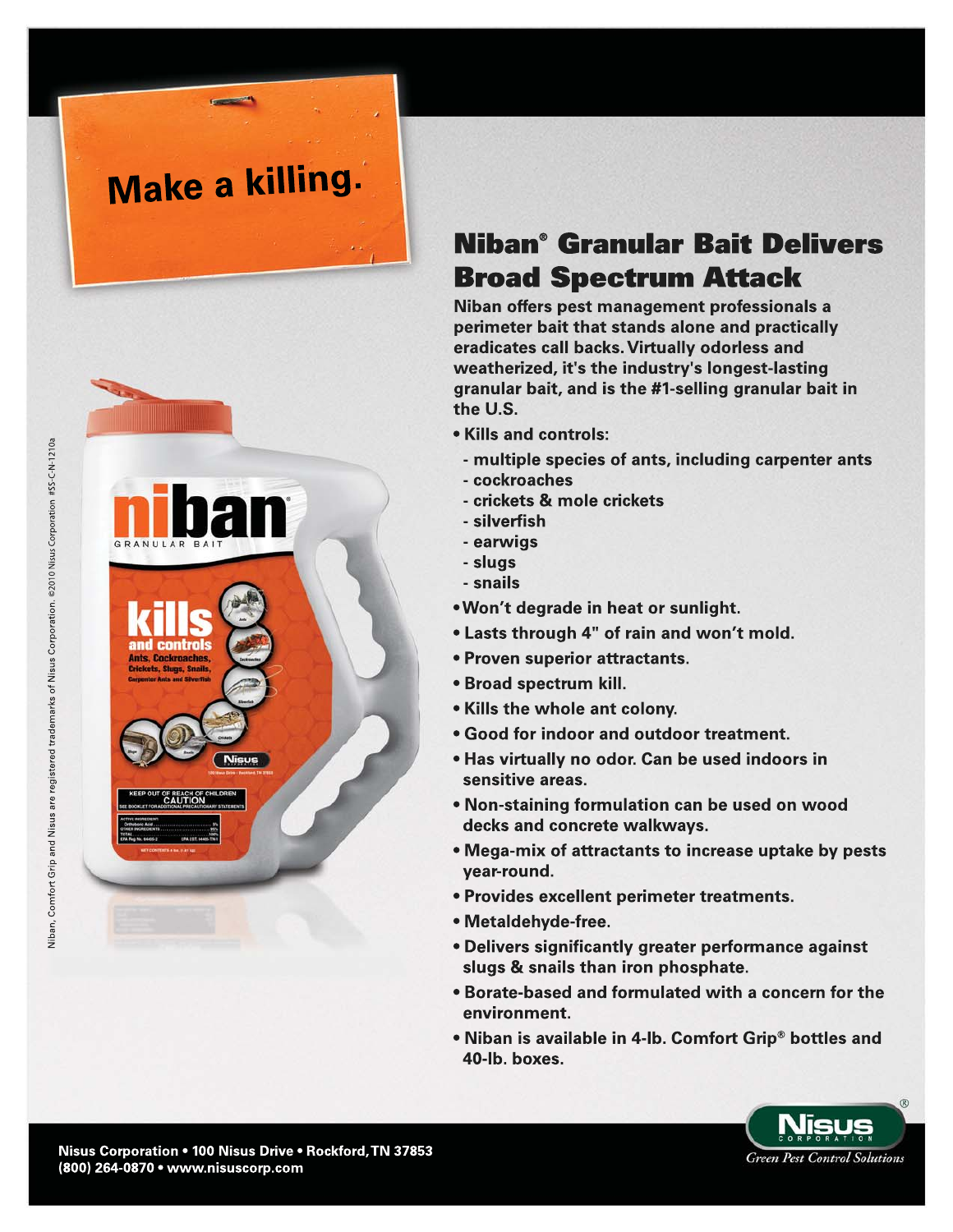

#### **A Weather/Moisture Resistant Bait to Kill and Control Ants (except fire ants), Carpenter Ants, Cockroaches, Crickets, Mole Crickets, Earwigs, Silverfish, Snails and Slugs**

#### **ACTIVE INGREDIENT:**

EPA Reg. No. 64405-2 EPA Est. 64405-TN-1

## **KEEP OUT OF REACH OF CHILDREN CAUTION**

Si usted no entiende la etiqueta, busque a alguien para que se la explique a usted en detaile. (If you do not understand the label, find someone to explain it to you.)

#### **FOR BOTH INTERIOR AND EXTERIOR USE**

For Use In and Around the following: Above-ground Transformers, Aircraft, Apartments, Apartment Buildings, Boats, Buses, Campgrounds, Camps, Cemeteries, Commercial Ornamental Nurseries, Factories, Federally Inspected (USDA) Meat and Poultry Plants, Flower Gardens, Food Handling Establishments, Food Processing Plants, Garages, Greens of Golf Courses, Grocery Stores, Groundcovers, Homes, Home Lawns, Hospitals, Hotels, -Industrial Plants, In-ground Utility Boxes, lnteriorscapes, Kennels, Lath Houses, Lawns, Libraries, Markets, Military Bases, Mobile Homes, Motels, New Construction, Nursing Homes, Offices, Ornamental Home Greenhouses, Ornamental Turf, Ornamentals, Other Structures, Parks, Pedestal Boxes, Pet Stores, Picnic Areas, Playing Fields, Public and Private Institutions, Recreational Turf, Recreational Vehicles, Restaurants, Restaurants (non-food areas), Schools, Sewers, Ships, Shrubs, Stores, Supermarkets, Theaters, Trains, Trucks, Utilities, Vending Machines, Warehouses, Yachts, Zoos.

| <b>First Aid</b> |                                                                                                                                                                                                                                                     |
|------------------|-----------------------------------------------------------------------------------------------------------------------------------------------------------------------------------------------------------------------------------------------------|
| If in<br>Eyes:   | • Hold eye open and rinse slowly and gently<br>with water for 15 - 20 minutes. Remove<br>contact lenses, if present, after the first 5<br>minutes, then continue rinsing eyes.<br>• Call a poison control center or doctor for<br>treatment advice. |
| If on<br>Skin:   | • Take off contaminated clothing.<br>• Immediately rinse with plenty of water for<br>$15 - 20$ minutes.<br>• Call a poison control center or doctor for<br>treatment advice.                                                                        |
|                  | Have the product container or label with you when<br>calling a poison control center or doctor or going for<br>treatment. You may also contact 1-800-424-9300 for<br>emergency medical treatment information.                                       |

#### **PRECAUTIONARY STATEMENTS Hazards to Humans & Domestic Animals**

**CAUTION:** Harmful if absorbed through skin. Causes moderate eye irritation. Avoid contact with skin, eyes or clothing.

#### **PERSONAL PROTECTIVE EQUIPMENT (PPE)**

Applicators and handlers must wear: Long-sleeved shirt and long pants; water-proof gloves; and shoes plus socks. Follow manufacturer's instructions for cleaning/ maintaining PPE. If no such instructions for washables are given, use detergent and hot water.

#### **ENGINEERING CONTROLS STATEMENT**

When handlers use closed systems or enclosed cabs in a manner that meets the requirements listed in the Worker Protection Standard (WPS) for agricultural pesticides (40 CFR 170.240(d)(4-6)) the handler PPE requirements may be reduced or modified as specified in the WPS.

### **USER SAFETY RECOMMENDATIONS**

#### **Users should:**

- Wash hands before eating, drinking, chewing gum, using tobacco or using the toilet.
- Remove clothing immediately if pesticide gets inside; then thoroughly wash and put on clean clothing.
- Immediately remove PPE after handling this product. Wash the outside of gloves before removing. As soon as possible, thoroughly wash and change into clean clothing.

#### **ENVIRONMENTAL HAZARDS**

Do not apply directly to water, to areas where surface water is present or to intertidal areas below the mean high-water mark. Do not contaminate water when disposing of equipment washwaters or rinsate.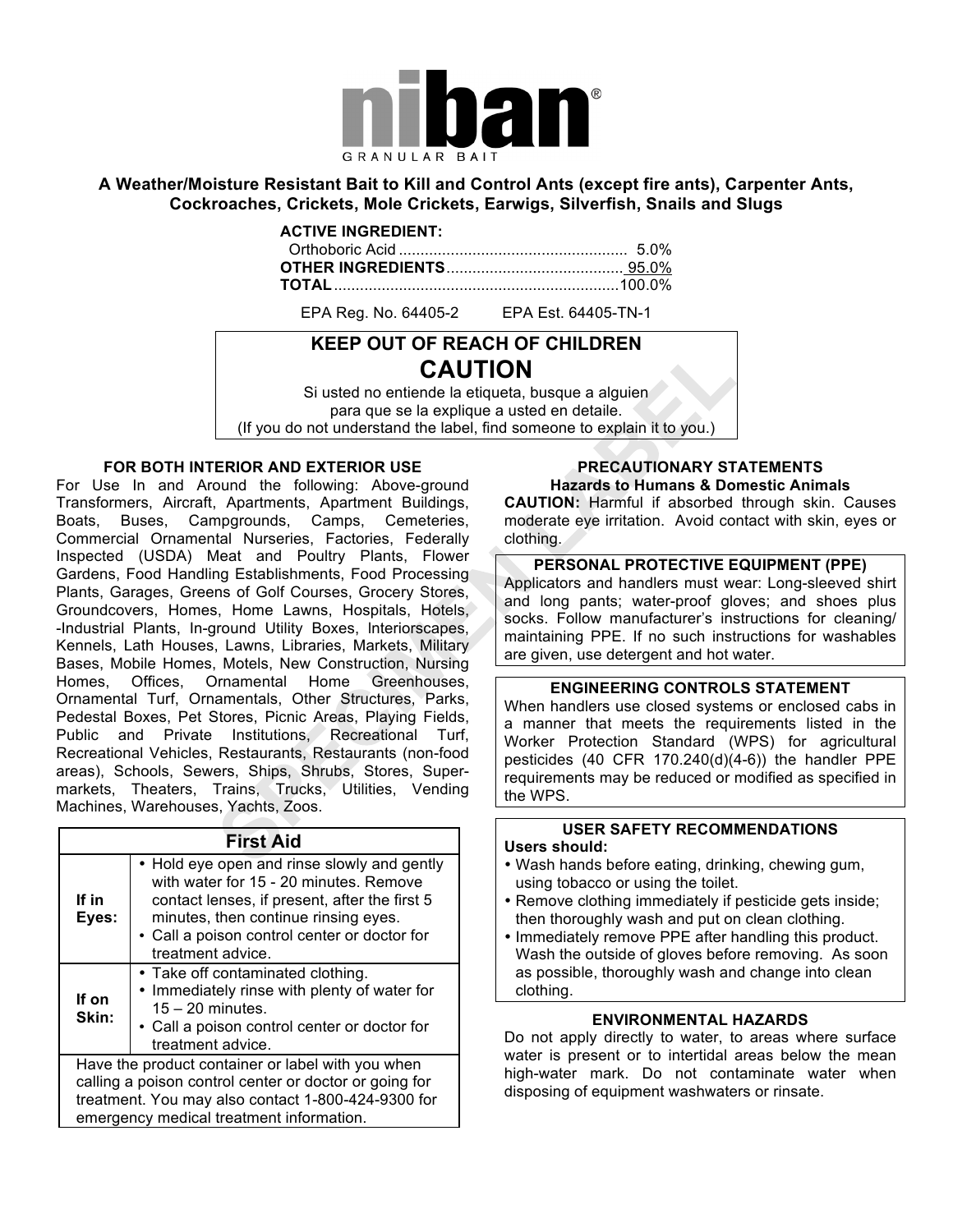#### **DIRECTIONS FOR USE**

It is a violation of Federal law to use this product in a manner inconsistent with its labeling.

Do not apply this product in a way that will contact workers or other persons, either directly or through drift. Only protected handlers may be in the area during application. For any requirements specific to your State or Tribe, consult the agency responsible for pesticide regulation.

#### **AGRICULTURAL USE REQUIREMENTS**

Use this product only in accordance with its labeling and with the Worker Protection Standard, 40 CFR part 170. This standard contains requirements for the protection of agricultural workers on farms, forests, nurseries and greenhouses, and handlers of agricultural pesticides. It contains requirements for training, decontamination, notification and emergency assistance. It also contains specific instructions and exceptions pertaining to the statements on this label about personal protective equipment (PPE) and restricted-entry interval. The requirements in this box apply only to uses of this product that are covered by the Worker Protection Standard.

Do not enter or allow worker entry into treated areas during the restricted-entry interval (REI) of 4 hours.

PPE required for early entry to treated areas that is permitted under the Worker Protection Standard and that involves contact with anything that has been treated, such as plants, soil or water is:

- coveralls
- waterproof gloves
- shoes plus socks

#### **NON-AGRICULTURAL USE REQUIREMENTS**

The requirements in this box apply to uses of this product that are NOT within the scope of the Worker Protection Standard for agricultural pesticides (40 CFR part 170). The Worker Protection Standard applies when this product is used to produce agricultural plants on farms, forests, nurseries or in greenhouses.

#### **GENERAL INFORMATION**

This product is a ready-to-use, weather/moisture resistant bait that controls and kills Ants (except fire ants), Cockroaches, Crickets, Earwigs, Silverfish, Snails and Slugs, specifically: **ANTS:** Argentine, Carpenter, Thief, Pharaoh, Little Black, Pavement, Odorous House and Crazy Ants. **COCKROACHES:** Asian, American, Brown, Brown Banded, Smokey Brown, German and Oriental Cockroaches. **CRICKETS:** Camel, House, Field and Mole Crickets. **SNAILS AND SLUGS. EUROPEAN EARWIGS.**

Do not contaminate this product with other pesticides. If this product becomes contaminated with another pesticide it will lose its effectiveness. Do not apply directly to food and avoid contamination of feed and foodstuff. In commercial food handling facilities, cover or remove any food during application. In food handling and other areas, bait may be placed in removable bait stations. Always record the number and location of bait stations. This product is designed to be used as a residual treatment in an Integrated Pest Management program incorporating good sanitation practices. This product may be applied in appropriate areas with a power duster (except in California). Consult equipment manufacturer for recommended settings. Keep children and pets out of treatment area until application has been completed. Do not treat pets with this product. Avoid over-application around ornamental plants and fish ponds. Do not apply this product in combination with fertilizers, other pesticides or other biologically-active materials. This product may be applied in appropriate areas with a power duster (Except in California). Consult equipment manufacturer for recommended settings. Keep children and pets out of treatment area until application has been completed. Do not treat pets with this product. Avoid over-application around ornamental plants and fish ponds. Do not apply this product in combination with fertilizers, other pesticides or other biologically-active materials.

#### **APPLICATION INSTRUCTIONS**

**To Control and Kill Ants (except fire ants), Cockroaches, Crickets, Mole Crickets, Snails and Slugs on Campgrounds, Cemeteries, Greens of Golf Courses, Home Lawns, Lawns, Ornamental Turf, Parks, Picnic Areas, Playing Fields and Recreational Turf:** Apply bait evenly to affected areas at the rate of 2 pounds per 1,000 square feet (3.2 ounces or 2/3 cup per 100 square feet). **When treating for mole crickets:**  Thoroughly irrigate treatment areas in the late afternoon prior to application. For maximum effectiveness, do not irrigate treated area immediately after application.

**Exterior Baiting to Control and Kill Snails and Slugs in Commercial Ornamental Nurseries, Flower Gardens and Around Ornamentals, Groundcovers and Shrubs:** At the beginning of the spring planting season (before damage occurs), broadcast 6 ounces per 100 square feet in areas likely to be infested with snails and slugs. It is best to apply the bait during early morning or evening when slugs and snails are present and eating. Reapply every four weeks for satisfactory control.

**To Control and Kill Snails and Slugs in Commercial Ornamental Nurseries, Ornamental Home Greenhouses and Lath Houses:** Evenly distribute granules on and under benches at the rate of 6 ounces per 100 square feet. Do not place in flats or pots.

**To Control and Kill Snails and Slugs in Interiorscapes or Ornamental Gardens:** Evenly apply bait to soil at a rate of 6 ounces per 100 square feet no more than once every 4 to 6 weeks.

**Exterior Baiting to Control and Kill Ants (except fire ants), Including Carpenter Ants, Around Apartment Buildings, Commercial Ornamental Nurseries, Food Processing Plants, Garages, Homes, Hospitals, Hotels, Kennels, Motels, Pet Stores, Public & Private Institutions, Recreational Vehicles, Restaurants, Schools, Supermarkets, Warehouses and Other**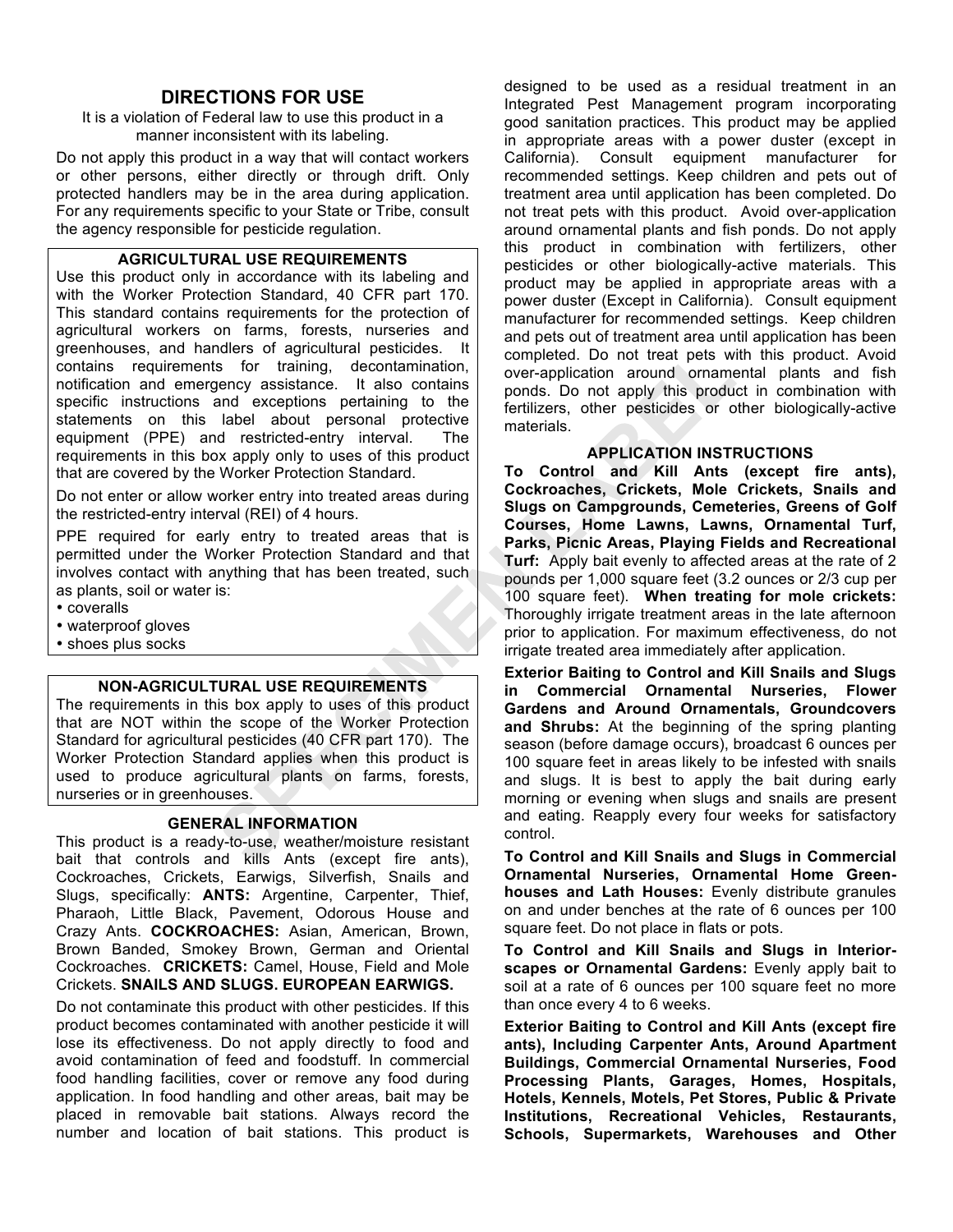**Structures:** Treat exterior perimeter areas of structure in a band 2 to 4 feet wide at a rate of 6 ounces per 100 square feet. Also apply product in a 2 to 4 foot band around all trees, stumps, firewood piles and other locations where carpenter ants may nest. If the nest is located in a hollow tree or stump, apply 1/2 to 1 ounce of product directly into the cavity. Apply along ant trails and in areas where ant activity has been noted.

**To Control and Kill Ants (except fire ants), Cockroaches, Crickets, Earwigs and Silverfish Within and Around the Exterior of Structures such as Apartment Buildings, Food Processing Plants (non-food areas), Garages, Homes, Hospitals, Hotels, Kennels, Motels, Pet Stores, Public & Private Institutions, Recreational Vehicles, Restaurants (non-food areas), Schools, Sewers, Stores, Supermarkets and Warehouses:** Apply at a rate of 4 pounds per 1000 square feet (6 ounces or 1 1/4 cups per 100 square feet) of surface area. Spread evenly in crawl spaces, attics, drop ceilings and cellars with dirt or gravel floors. Concentrate application in areas where insect activity is most prevalent. In attics, be sure to apply in eaves and access drains. In warehouses, garages and basements, concentrate application along walls and baseboards. This product may also be applied in inaccessible areas such as cracks and crevices where insects may hide. Apply in pits of elevator, dumbwaiter and trash chute shafts. Apply under and behind pallets and boxes in storerooms. Bait may also be placed in removable bait stations in areas accessible to insects but inaccessible to children and pets. Always record the location and number of bait stations. Regularly inspect bait stations and replace bait as needed. In sewers, apply along ledges and around manhole entrances. Treat exterior perimeter building walls in a band approximately 2 feet wide and scatter bait in flower beds, leaf litter, wood piles, trash cans and refuse areas. Reapply as necessary.

**For treating new construction:** Apply in wall voids and other areas where insects may hide.

**For perimeter treatments:** Spread bait at a rate of 6 ounces or 1-1/4 cups per 100 square feet in a band at least 2 feet wide around foundations, patios, driveways, -sidewalks, entrances to homes and buildings, or other areas where insects are present. Apply around landscape lighting, floodlights, street lamps or other exterior fixtures and scatter bait in flower beds, leaf litter, wood piles, trash cans and refuse areas. Reapply as necessary.

**For treating ant mounds:** Apply 1/2 to 1 ounce of this product around all ant mounds. Supplement by broadcast application in immediate area and along ant trails and in areas where ant activity has been noted.

**To Control and Kill Ants (except fire ants), Cockroaches, Crickets, Earwigs and Silverfish in: Aircraft, Apartment Buildings, Apartments, Boats, Buses, Camps, Factories, Food Handling Establishments, Food Processing Plants, Garages, Grocery Stores, Homes, Hospitals, Hotels, Industrial Plants, Kennels, Libraries, Markets, Military Bases, Mobile Homes, Motels, New Construction, Nursing Homes,**  **Offices, Pet Stores, Private & Public Institutions, Recreational Vehicles, Restaurants, Schools, Sewers, Ships, Supermarkets, Theaters, Trains, Trucks, Utilities, Warehouses, Yachts and Zoos: Food area application limited to only crack and crevice treatment.** Apply only in areas inaccessible to children and pets. Avoid contamination of feed and foodstuffs. Apply liberally, scattering/dusting under and behind refrigerator, cooler, stove, sink, dishwasher, washing machine and dryer tubs; counters; into openings around drains, water pipes and electrical conduits; and in cracks and crevices along baseboards and corners of cabinets, counter tops, cupboards and closets. Remove all lower drawers in kitchen and bathroom cabinets, bedroom dressers and chests of drawers, then scatter/dust liberally in drawer wells. Bait may also be applied into and around areas of insect infestation of **above-ground transformers, in-ground utility boxes, pedestal boxes and vending machines**. Any bait visible after application must be brushed into cracks and crevices or removed. Reapply as necessary. Bait may also be placed in removable bait stations in areas accessible to insects but inaccessible to children and pets. Always record the location and number of bait stations. Regularly inspect bait stations and replace bait as needed.

**Crack and Crevice Applications In Aircraft, Apartment Buildings, Apartments, Boats, Buses, Camps, Factories, Food Handling Establishments, Food Processing Plants, Garages, Grocery Stores, Homes, Hospitals, Hotels, Industrial Plants, Kennels, Libraries, Markets, Military Bases, Mobile Homes, Motels, New Construction, Nursing Homes, Offices, Pet Stores, Private & Public Institutions, Recreational Vehicles, Restaurants, Schools, Sewers, Ships, Supermarkets, Theaters, Trains, Trucks, Utilities, Warehouses, Yachts and Zoos:** Crack and crevice applications may be made using most types of dust applicators. A bellows type duster works best. Insert stem into gaps, cracks and crevices and apply 2 to 6 puffs per lineal foot, depending upon the severity of the infestation. Drill small holes to gain access into wall voids and under cabinets. This product may also be applied in appropriate areas with a power duster (except in California). Consult equipment manufacturer for recommended settings

#### **Application Sites and Directions:**

1. Apply under and behind appliances in kitchens, bathrooms and utility rooms (remove kick plates if possible).

2. Kitchen and bathroom cabinets and vanities often have a space between the floor and the bottom drawer or cabinet. If a gap exists along the top of the kickplate, dust this product into the void area. If no gaps are present, drill a small hole every two feet along the kickplate drilling at least one hole under each cabinet and apply this product through the holes.

3. Apply in voids around plumbing pipes behind water heaters and under sinks in kitchens, bathrooms,